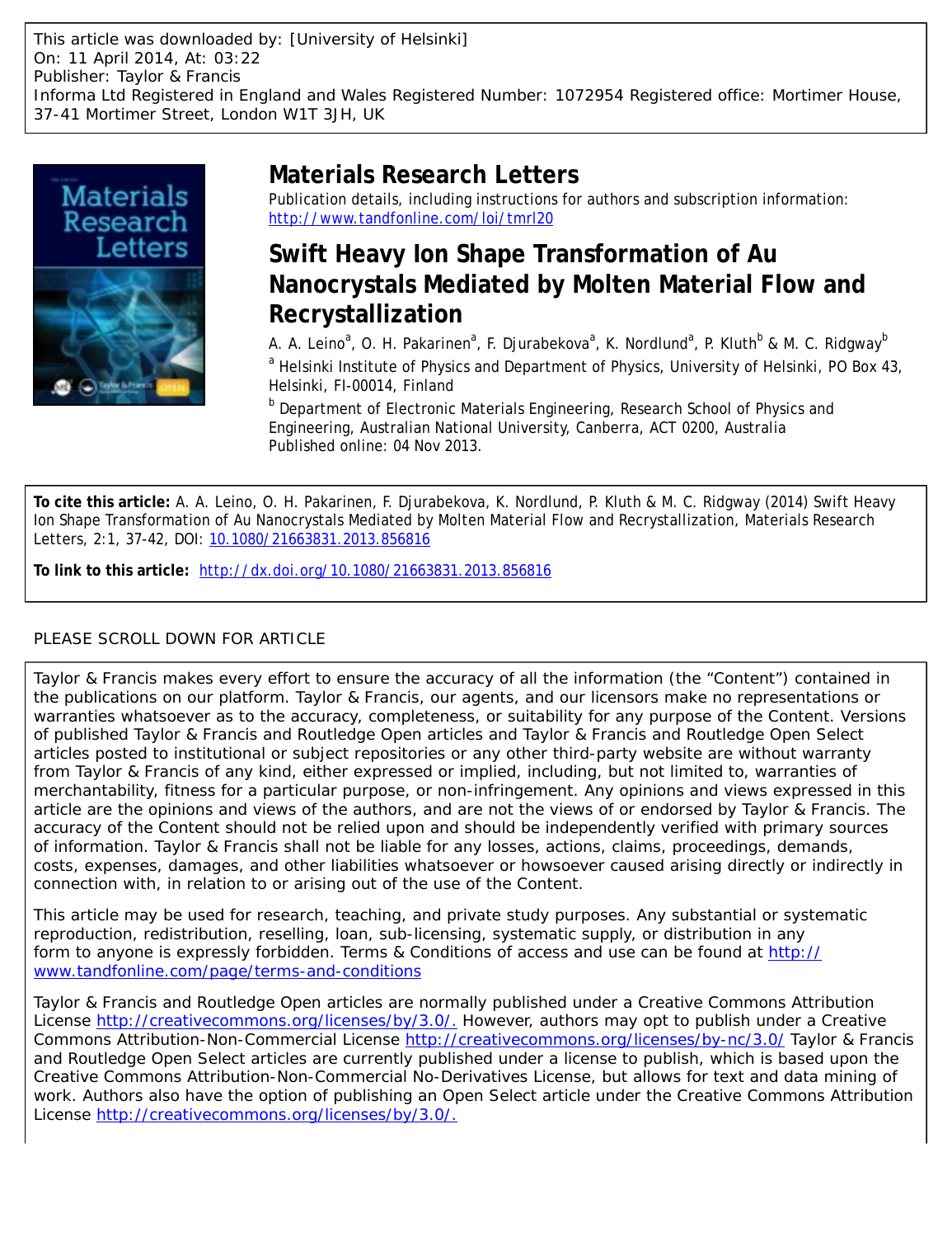**It is essential that you check the license status of any given Open and Open Select article to confirm conditions of access and use.**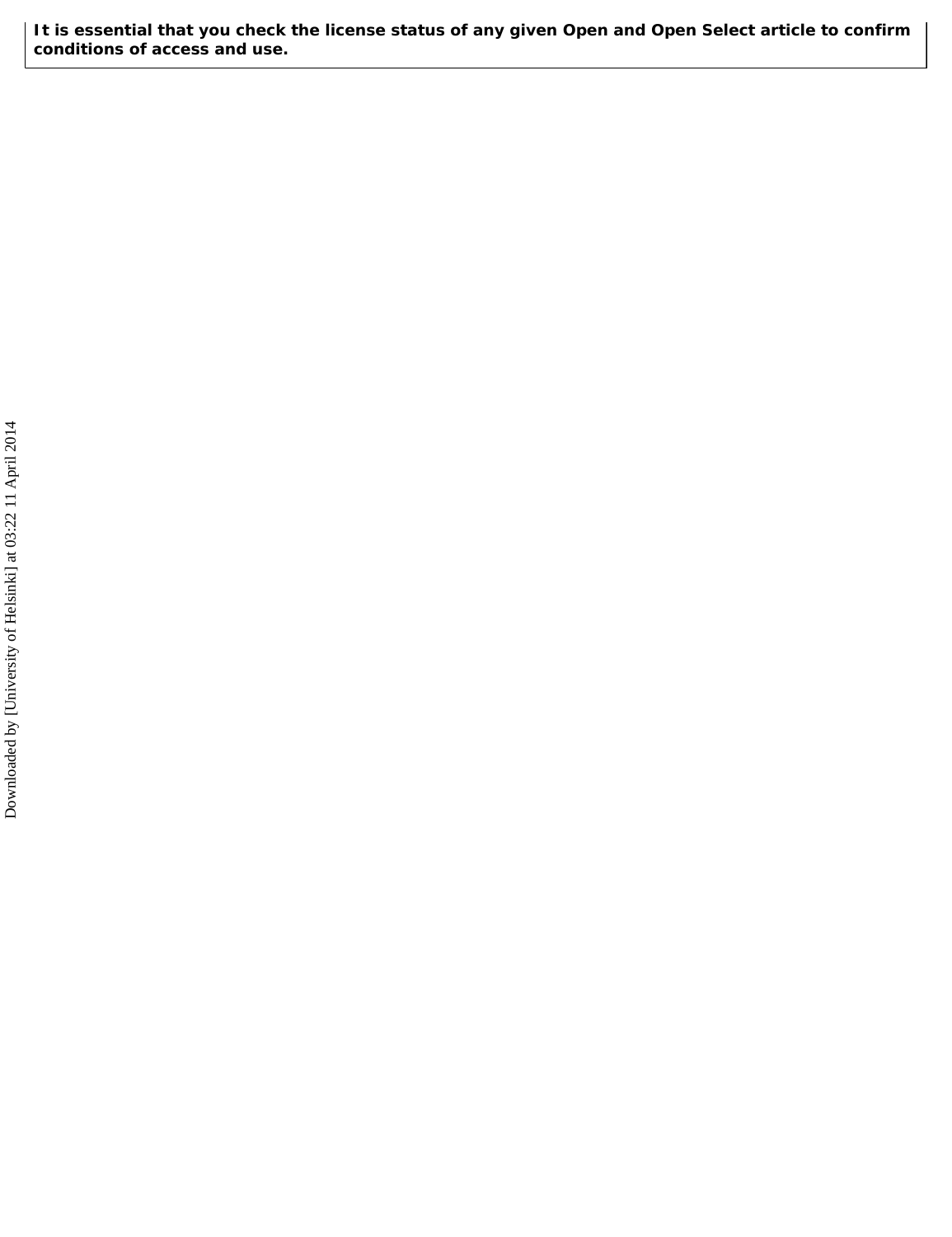



### **Swift Heavy Ion Shape Transformation of Au Nanocrystals Mediated by Molten Material Flow and Recrystallization**

A. A. Leino<sup>a\*</sup>, O. H. Pakarinen<sup>a</sup>, F. Djurabekova<sup>a</sup>, K. Nordlund<sup>a</sup>, P. Kluth<sup>b</sup> and M. C. Ridgway<sup>b</sup>

*aHelsinki Institute of Physics and Department of Physics, University of Helsinki, PO Box 43, Helsinki, FI-00014, Finland; bDepartment of Electronic Materials Engineering, Research School of Physics and Engineering, Australian National University, Canberra, ACT 0200, Australia*

(*Received 17 September 2013; final form 15 October 2013*)

Swift heavy ion (SHI) irradiation of amorphous  $SiO<sub>2</sub>$  that contains metal nanocrystals can be used to transform the shape of the particles into peculiar asymmetric ones not easily achievable by other means. Using a molecular dynamics simulation framework augmented to include the electronic excitations of the SHIs, we predict that the reshaping of spherical particles into nanorods occurs continuously during consecutive ion impacts by a dynamic crystal–liquid–crystal phase transition of metal particle with the flow of liquid phase into an underdense track core in silica. The simulated nanocrystals are shown to have a saturation width that agrees with experiments.

**Keywords:** Nanoparticles, Nanocrystals, Elongation, Swift Heavy Ions, Silica

When silica composites that contain spherical metal nanocrystals are subjected to swift ( $E_{kin} \geq 1$  MeV/amu) heavy ion (SHI) irradiation, the particles undergo a shape transformation to nanorods or prolate spheroids, so that they elongate in the direction parallel to the ion beam.  $[1-14]$  $[1-14]$  This effect is analogous to the well-established possibility to use multi-wall carbon nanotubes inside an electron microscope as pressure vessels to modify and study the properties of metal nanocrystals.[\[15,16](#page-7-0)] The swift ion processing has, however, the major advantage that the end result is stable over macroscopic timescales when taken out of the experimental processing chamber. Therefore, in addition to being a directly observable nanoscale test system for understanding the fundamentals of ion–solid interactions, the phenomenon has application potential. By controlling the dimensions of the crystal by SHI irradiation, control over surface plasmon resonance is gained,[\[17,18](#page-7-0)] which is desirable in the fabrication of plasmonic devices.[\[19\]](#page-7-0) The method has the advantage of producing large arrays of equally aligned nanocrystals, which is difficult to achieve otherwise.

In this letter, we examine the nanocluster shape transformation mechanisms using classical molecular dynamics (MD) simulations, extended with the inelastic thermal spike model (i-TS),[\[20\]](#page-7-0) and experiments.

The experiments show a major elongation effect similar to that reported previously by other groups.  $[1-14]$  $[1-14]$  The MD simulations with the i-TS energy deposition reproduce the experimentally observed progressive elongation. The minor axis of the elongated particle is shown to saturate at a width correlated with the width of the ion track in silica,[\[4\]](#page-6-0) in excellent agreement with experiments. The results show that the elongation is caused by the thermal expansion associated with heating and melting of *crystalline* metal, which causes it to flow within the track core in silica.

Although technologically promising, the elongation mechanism of nanocrystals by SHIs has not yet been identified. In the energy range of SHI's, the primary interactions between the ion and the irradiated material are dominated by collisions with electrons, and the kinetic energy of the ion is first consumed in the excitation of the electronic subsystem.[\[21\]](#page-7-0) D'Orléans et al. [\[1](#page-6-0)] calculated that there is a large overpressure in the crystal after impact, which is released by the flow of molten matter to the track in silica. However, it was not clear why the nanocrystals resist deformation when embedded in a crystalline matrix.[\[22\]](#page-7-0) Another proposed reason is the so called 'ion-hammering' effect,[\[23\]](#page-7-0) which is characteristic for an amorphous matrix and leads to

<sup>∗</sup>Corresponding author. Email: [aleksi.leino@helsinki.fi](mailto:aleksi.leino@helsinki.fi)

<sup>© 2013</sup> The Author(s). Published by Taylor & Francis.

This is an Open Access article distributed under the terms of the Creative Commons Attribution License (http://creativecommons.org/licenses/by/3.0), which permits unrestricted use, distribution, and reproduction in any medium, provided the original work is properly cited. The moral rights of the named author(s) have been asserted.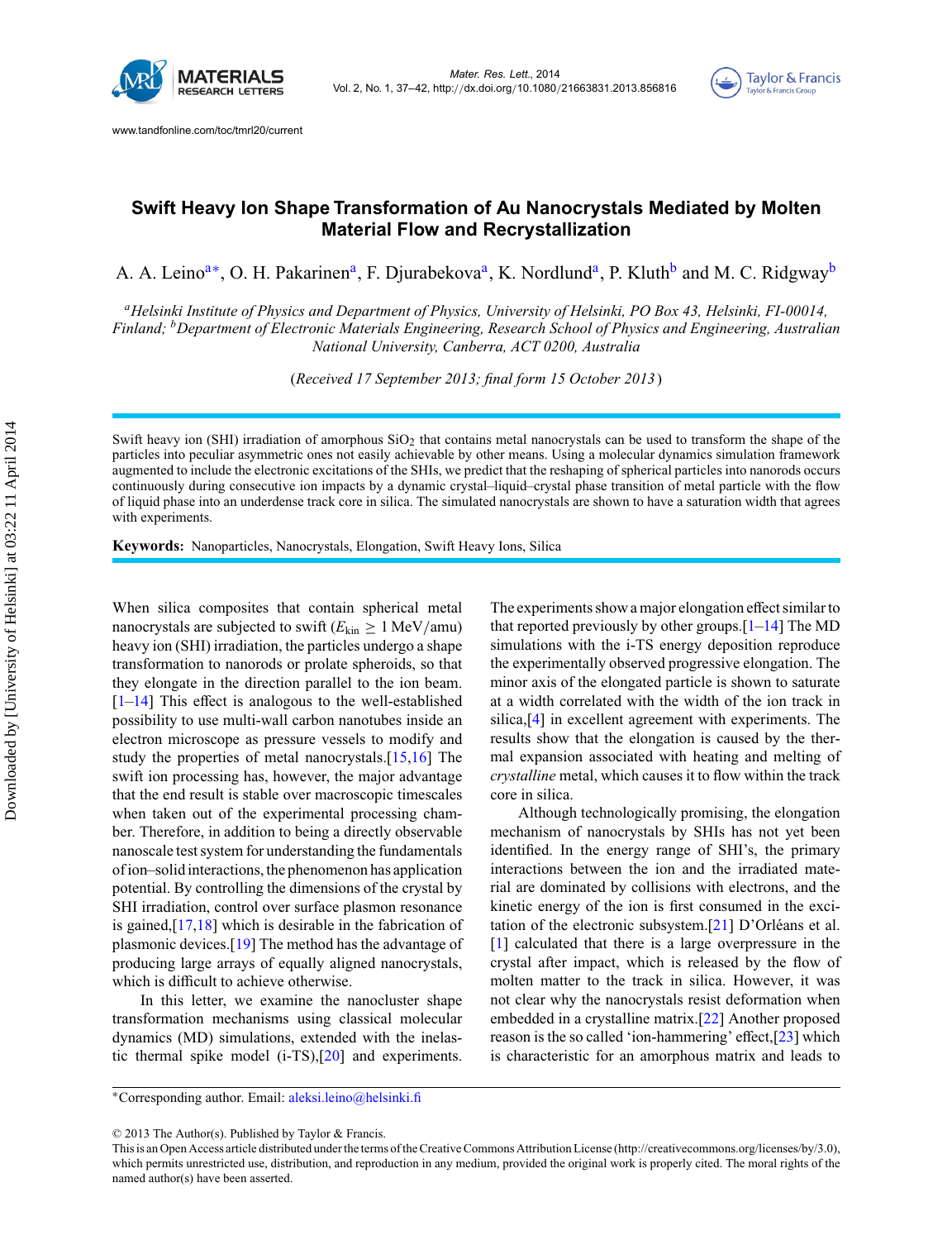

Figure 1. Modification of the shapes of Au nanocrystals embedded in silica into strongly elongated non-equilibrium shapes. Left: Cross-sectional transmission electron microscopy (XTEM) image of the initial shape of spherical nanocrystals. Right: XTEM image of nanocrystals with the same initial radius after SHI irradiation (direction indicated by arrows) with 54 MeV Au ions with a fluence of  $2 \times 10^{14}$  ions/cm<sup>2</sup>. Thanks to the surrounding inert silica matrix, the final shape is very stable at ambient conditions.

an in-plane stress, which might deform the metal particle once melted. Klaumünzer [\[2](#page-6-0)] considered both ion hammering and melting, concluding that ion hammering could not be the cause of deformation, whereas a rough estimate showed that, at least within an order of magnitude, the high pressure in molten metal could explain the elongation. Dawi et al. [\[8](#page-6-0)] found the effect to be sensitive, under certain conditions, to the initial concentration of the nanoparticles. However, such behaviour could be associated with Ostwald ripening, which was avoided in [\[7](#page-6-0)] by forcing a large distance between individual Au nanoparticles. Results in this study confirmed that elongation can proceed through individual processes. Amekura et al. also observed that a small change in the shape of the nanocrystals was induced by single impacts.[\[12\]](#page-7-0)

Au nanocrystals were formed in thermally grown  $SiO<sub>2</sub>$  by ion implantation and annealing. Samples were then irradiated with  $185 \text{ MeV}$  Au<sup>+13</sup> ions at normal incidence and room temperature. Transmission electron microscope in a cross-section geometry was utilized to determine the dimensions of the elongated nanocrystals (Figure 1), measuring 300 crystals for reasonable statistics. Additional details on the experimental procedure is given in [\[9](#page-6-0)[,11\]](#page-7-0).

The computer simulations were performed by using a multiscale model implemented in the classical MD code PARCAS [\[24](#page-7-0)] (The main principles of the MD algorithms are presented in  $[25,26]$ . The adaptive time step is the same as in [\[27\]](#page-7-0)) to simulate the elongation. Classical MD [\[28](#page-7-0)] can be used to study the transport of the atoms from given initial conditions, but it does not explicitly describe the electronic subsystem or its coupling to the atomic subsystem (see Supplementary Material for the advantages and limitations). The initial nanocrystal was generated following a procedure described by Djurabekova,[\[29](#page-7-0)] i.e cutting a sphere out of fcc Au, compressing it by 2% to avoid unrealistically low interatomic separations in

the initial configuration, and inserting this sphere into a bigger void than the uncompressed sphere in silica (see Figure [2,](#page-4-0) case (0)). The resulting cell was then pressure and temperature relaxed for 50 ps to cancel the compression of the cluster (see above) and to obtain a stable, well-relaxed metal nanocrystal embedded in silica.

For silica interactions (Si-O, Si-Si, O-O), the Watanabe-Samela interatomic potential was used,[\[30,31](#page-7-0)] and for gold (Au-Au), the EAM potential.[\[32](#page-7-0)] The gold potential reproduces the parameters relevant to thermal expansion well (see Supplementary Material for details). Gold–silica interactions were implemented using pair potentials as explained in the Supplementary Material and previous work.[\[33](#page-7-0)]

The effect of the SHI was implemented by assigning randomly distributed velocities obtained from the i-TS to the atoms at the beginning of the simulation. The i-TS model is a phenomenological model which utilizes heat equations to describe the temperatures of the atomic and electronic subsystems as a function of time, and has yielded a good agreement with experiments over a wide range of irradiation conditions and materials.[\[20](#page-7-0)] The same combined simulation approach was used to study the fine structure of ion tracks in pure silica, revealing a low density core—high density shell structure in agreement with experiments.[\[4\]](#page-6-0)

For silica, the distribution of kinetic energy vs. radial distance from the ion path was extracted from the i-TS model for a 164 MeV Au ion at 100 fs from impact by an equilibrium temperature to kinetic energy conversion (some details of the i-TS calculation are given in the Supplementary Material). Even though this approach does not include further heat transfer between atomic and electronic subsystems, it is justified within the i-TS model since most of the heat transfer from the electrons to the lattice occurs within this time. Since the Watanabe–Samela potential overestimated the glass transition temperature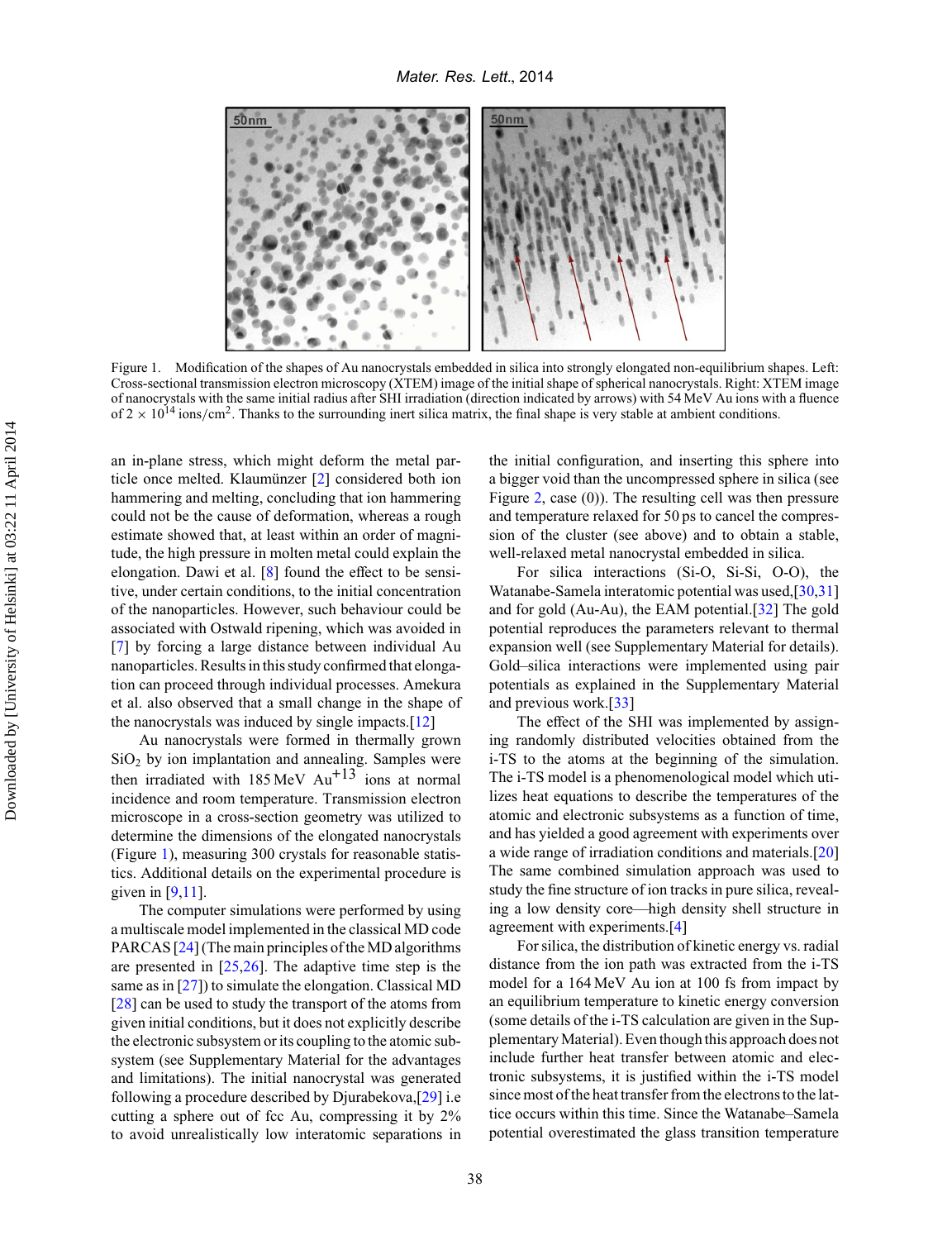<span id="page-4-0"></span>

Figure 2. Elongation of Au nanocrystals in silica in MD simulations (coloured images). Each image shows a cross section of the simulation cell 50 ps after the ion impacts. The top row shows the initial cluster (0) and the shape after the recrystallization procedure (1b). Shown below each image is the total number of impacts. The energy deposited to the cell corresponds to an ion intersecting through the middle of the crystal, as indicated by the black arrow. The lower left image shows an experimental TEM image at an intermediate dose, and the lower right image shows the simulated shape after three non-overlapping impacts. The inset in the lower left image shows a zoom of one of the crystals, showing the crystalline lattice planes.

approximately a factor of 2 (we calculated  $3500 \pm 500$  K, whereas the experimental  $[34]$  $[34]$  is 1995 K), the energy deposition from the i-TS model was scaled up by the same factor to match the homologous temperatures. This approach yielded track features in pure silica that matched those of experimentally measured tracks.[\[4](#page-6-0)] Motivated by the very rapid electronic heat conduction in Au, a constant energy of 0.5 eV*/*atom was deposited to Au nanocluster atoms at the same time as the deposition to silica atoms. Tests of other energy deposition schemes showed that the elongation mechanism is not sensitive to the exact energy deposition to Au, as long as sufficient energy is provided to melt the cluster (see Supplementary Material for details).

To mimic heat conduction to the bulk and to dampen pressure waves that travel through the periodic boundary, the Berendsen thermostat  $\left[35\right]$  $\left[35\right]$  $\left[35\right]$  was applied at the borders of the cubical simulation cell. The width of the boundary cooling region is about 10% of the total cell width, which was 23 nm. We extended the cell size to 33 nm in the ion beam direction to accommodate nanocrystals whose major axis had grown close to the original cell height. After the SHI energy deposition was performed, the evolution of the system was followed for 100 ps. During the last 50 ps, no significant changes in the cluster shape were found to occur.

In a single ion simulation, we observe that the gold nanocrystal first melts by the SHI energy deposition during the first few ps after the ion impact. During the same time scale, an underdense silica track core forms as described previously.[\[9\]](#page-6-0) The crucial stage for elongation is about 5–20 ps after the impact when the molten, pressurized nanocluster expands (see Figures 3 and [4](#page-5-0) and movie in the Supplementary Material) by a longitudinal flow of Au atoms into the underdense core of the silica track. After about 20 ps, silica cools down below the glass transition temperature and the evolution of the nanocluster shape stops.

The atomic structure in the cluster remained amorphous within the computed simulation time (100 ps). Close inspection of the experimental images of elongated clusters (see the experimental image inset in Figure 2)



Figure 3. The final core-shell structure in the density profile of the silica track for the simulated 164 MeV Au ion and the evolution of the aspect ratio of nanocrystals whose diameter  $(D_{\text{minor}})$  is smaller than the diameter of the underdense core  $(D_u)$  or equal to it.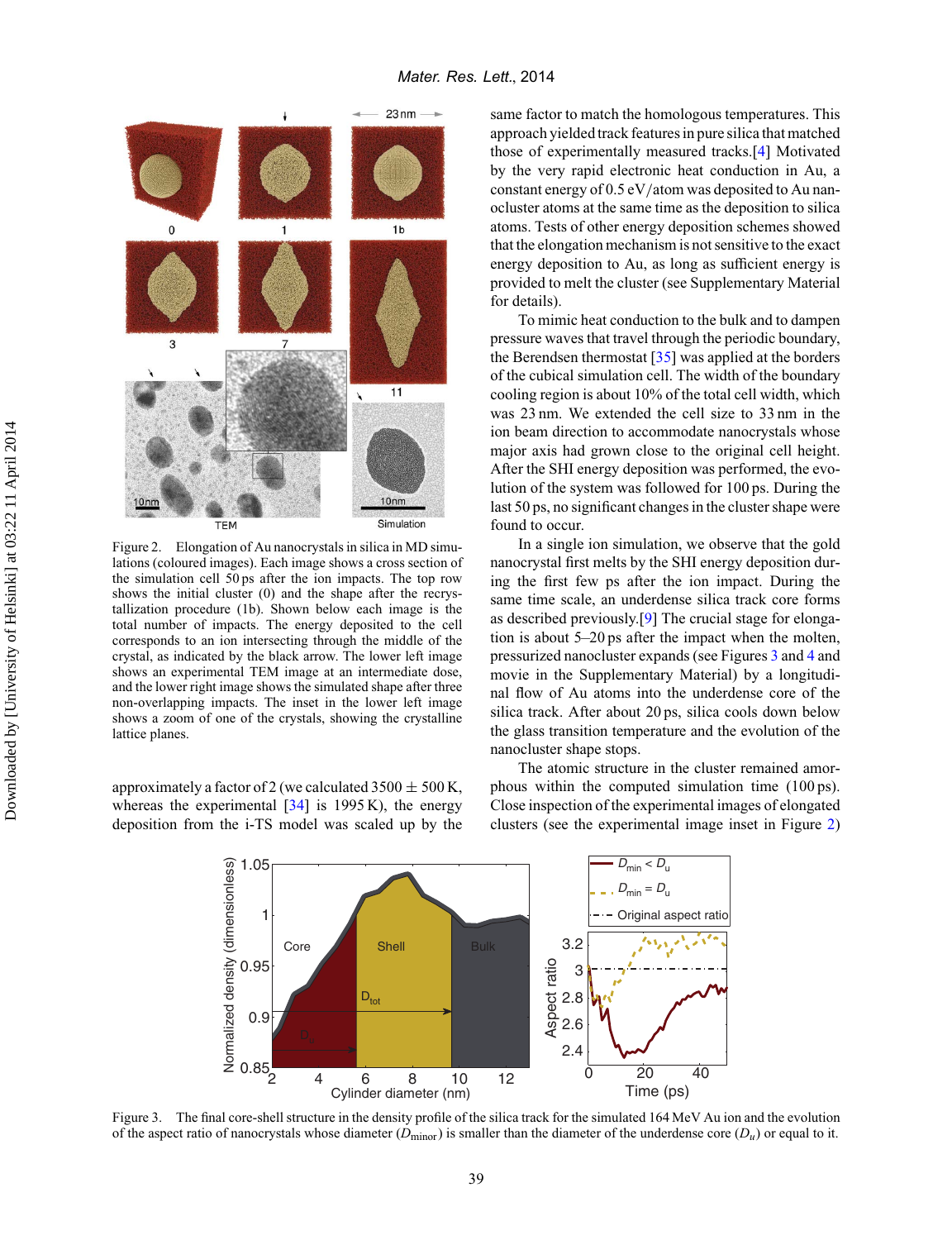<span id="page-5-0"></span>

Figure 4. Evolution of the dimensions of  $r = 6$  nm cluster as a function of ion impacts. Shown also the shape of the cluster before and after first impact. The overlap of these regions appear dark. Note that contrary to our previous study, the current study reproduces the loss of width of the cluster (see Figures [3](#page-4-0) and 4 in [\[33](#page-7-0)]). This demonstrates the importance of the recrystallization.

shows that they are crystalline or polycrystalline, in agreement with previous work.[\[36](#page-7-0)] Test simulations on longer (ns) timescales showed that the cluster evolved towards a polycrystalline state, in agreement with the experiments, but simulation of full recrystallization was not practical due to the limited time scale of MD simulations.[\[28\]](#page-7-0) From the experimental ion fluxes and known nanocrystal diameters  $[9,11]$  $[9,11]$ , it is clear that the typical time scale between ion impacts on an individual nanocrystal is of the order of seconds. Therefore, it is straightforward to assume that the simulated nanoclusters would naturally crystallize before the next ion impact. Hence, we introduce a simple recrystallization scheme in which we construct a new simulation cell as the initial cell, but instead of using a crystalline sphere as the nanocrystal, the shape of the cluster 50 ps after every impact is used (Figure [2\)](#page-4-0). The atom count of the particle is preserved within  $\pm 15$  atoms.

On subsequent impacts, using the recrystallization procedure, the elongation proceeds gradually from a sphere to a rod-like shape (see Figures [2](#page-4-0) and 4 and the movie in the Supplementary Material.) Without the inclusion of the recrystallization, the shape transformation does not continue after the first impact.[\[33\]](#page-7-0) MD calculations using the EAM potential showed that an amorphous cluster has about 4% higher volume than a crystalline cluster with equal atom count (30,000) at 300 K. The gain in volume lowers the thermal expansion pressure of the cluster as the crystal melts during the next ion impact. We found this pressure to be essential for the shape transformation. Therefore, if the cluster is left amorphous, the elongation observed in the experiment can never be achieved. On the contrary, with the recrystallization step we obtain a continued elongation (Figure 4) which agrees quantitatively with experiments (Figure 5).

The simulation cells are initially stress-free (except for the transient thermal stresses introduced by the ion



Figure 5. Plot of the dimensions of the nanocrystals before and after irradiation. Blank diamonds and circles indicate the dimensions of the initial experimental nanocrystal population and after a fluence of  $2 \times 10^{14}$  ions per cm<sup>2</sup>, respectively. Filled diamonds and circles show the evolution of the simulated nanocrystals. Each arrow represents one impact. Dashed line shows the approximate saturation width of the largest nanocrystals in the experiments.

itself). Hence the current simulations show that the first stages of the elongation can be explained by thermal expansion and flow of matter from the nanocluster into the track core, and is not a consequence of an ion-hammering effect or any diffusion-like processes.

Some difference in the final elongated shapes obtained experimentally and in the simulations is evident. In the current simulations, all the SHI impacts were simulated through the centre of the nanocrystal to keep the focus on the main underlying mechanism for its elongation. At the same time, the experimental impacts cannot be expected to act likewise. Analysis of the experimental TEM image of the elongated nanocrystals (see TEM image in Figure [2\)](#page-4-0) reveals shape asymmetry for some nanocrystals, which was also observed in our earlier simulations of random-position SHI impacts on Au nanoclusters.[\[33\]](#page-7-0) Also, clusters in these simulations appeared more round at the bottom and at the top, as seen in the simulated image next to the TEM image in Figure [2.](#page-4-0) In some experimental works, the shapes of elongated nanocrystals similar to the currently simulated 'lemon-like' ones were also observed (e.g. in [\[14\]](#page-7-0)).

We next turn to the question of why the elongation experiments show a critical width of the particle, below which no or little elongation occurs.<sup>[\[9](#page-6-0)[,17](#page-7-0)]</sup> Plotting the experimental nanocrystal population on a graph according to their minor and major diameters (*D*minor, *D*major) before and after irradiation shows that the largest crystals have a width comparable to the track size in silica and that the small nanocrystals are not elongated as efficiently (Figure 5). After a dose of  $2 \times 10^{14}$  ions per cm<sup>2</sup>, further irradiation induces no significant changes in the curve. This enables a comparison between the simulations and experiment. We prepared four simulation cells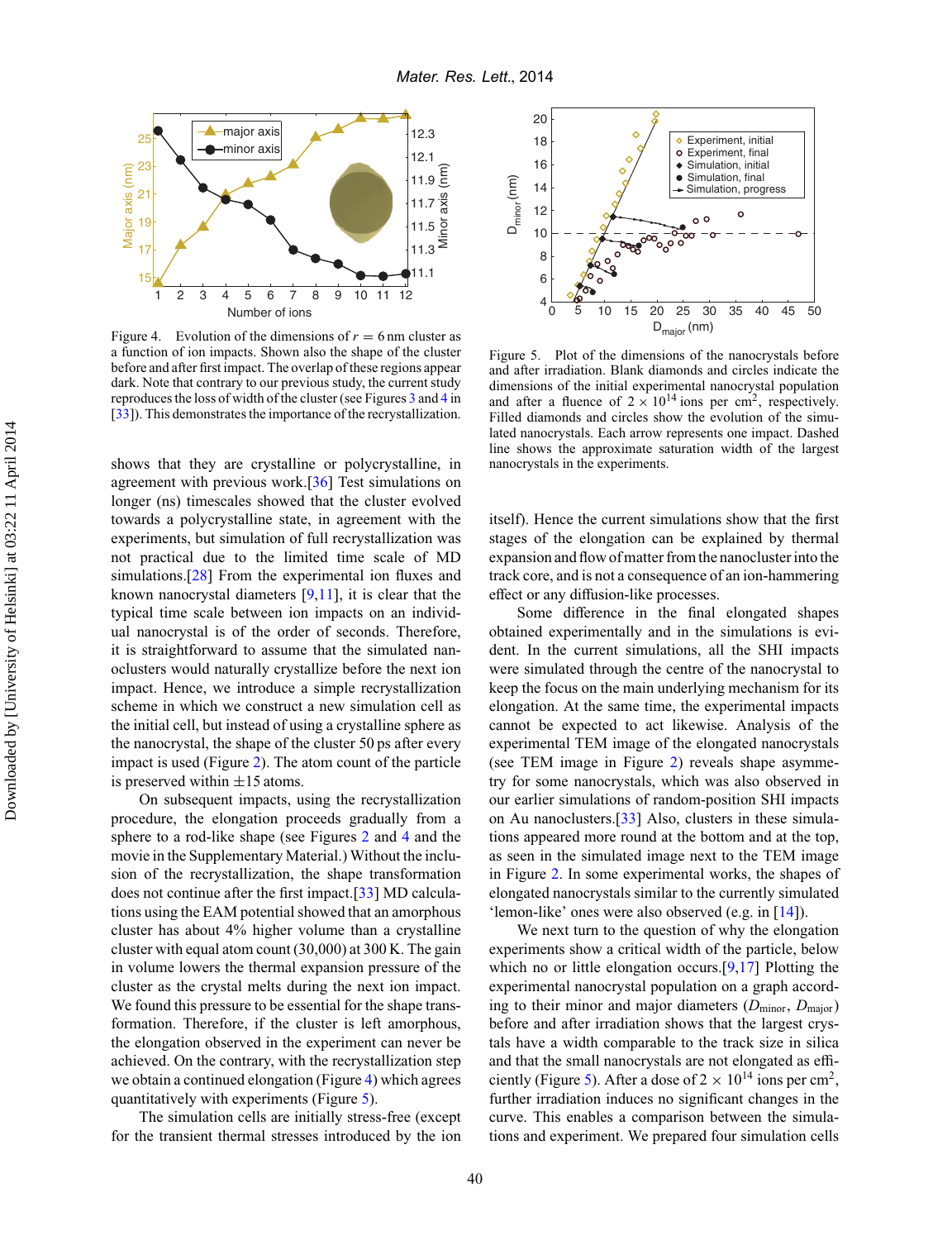<span id="page-6-0"></span>with spherical nanocrystals using different diameters and performed ion impact simulations as described above until no significant changes were observed in the dimensions of the nanocrystals. We then placed the simulated evolution of the maximal width and height of the crystals on the (*D*minor, *D*major) graph. The simulated final distribution is similar to the experimental one, as shown by the circles in Figure [5.](#page-5-0)

Since the simulations of multiple impacts on the same nanocrystal consume very large amounts of CPU time, we also constructed a test system designed to study specifically the saturation, i.e. a rod-like nanocrystal with  $D_{\text{minor}} = 6 \text{ nm}$ ,  $D_{\text{major}} = 12 \text{ nm}$ . Two different energy deposition profiles were then used in an impact simulation. The first produces a track where the underdense core is larger than the minor axis of the cluster, and the second produces one which is equal to the minor axis.

These simulations enable us to identify the basic *reason behind saturation width dependence on the track size in silica* [\[10](#page-7-0)]: when the underdense track is larger than the minor axis of the nanocluster, it expands in all three directions. In the opposite case, the nanocluster is unable to expand in the directions perpendicular to the ion as efficiently as in the parallel direction. Therefore, the cluster is growing in aspect ratio. Due to the high temperatures in silica in the vicinity of the ion trail, the pressure exerted from silica to the cluster prevents the growth for a short time before the track core cools down, as seen from the evolution of the aspect ratios in Figure [3.](#page-4-0)

The saturation width of the largest nanocrystals matches quite well with the track radius, which includes both the underdense core and the overdense shell of the ion track (Figures  $3$  and  $5$ ), both in the simulations and experiments. Similar behaviour was experimentally observed by Ridgway et al. [\[11\]](#page-7-0) for several other metal species, but some materials appear to saturate at a lower width (e.g. platinum).

In single impact simulations, the rod-like crystals whose widths are smaller than the underdense track core (Figure [3\)](#page-4-0) are not growing in aspect ratio, whereas bigger ones are. It might be, therefore, expected that the saturation width is equal to the width of the underdense track. We note that the increment in the major axis dimension has to be sufficiently large for the nanocrystal to subsequently elongate, since some of the increment is lost during the recrystallization to minimize surface energy. When the minor axis of the crystal is equal to the underdense core, growth in aspect ratio occurs initially, but most of it is lost during the recrystallization. The major axis growth is sufficient for elongation only when the minor axis is clearly larger than underdense core. Hence the saturation width that is obtained in Figure [5](#page-5-0) is larger than the diameter of the underdense core.

In conclusion, we have performed MD simulations in conjunction with the i-TS model that reproduce the experimentally observed elongation of Au nanocrystals under SHI irradiation. In the simulations, the elongation is caused by an anisotropic thermal expansion of the molten nanocluster within the underdense track core in silica. Nanocrystals whose minor axis is smaller than the diameter of the underdense track expand more isotropically and are not elongated, which leads to a saturation of the width of the crystals. The saturation width was also observed experimentally. The results imply that both formation of an underdense track in silica and shapeconserving crystallization of the molten cluster between ion impacts are necessary prerequisites for elongation of metallic nanocrystals by SHI impacts.

**Acknowledgements** This project was funded by the Academy of Finland and the National Doctoral Programme in Nanoscience (NGS) of Finland. The authors thank Marcel Toulemonde for providing the energy deposition profile for SiO<sub>2</sub> and CSC—IT Center for Science Ltd (Finland) for grants of computation time. P.K. and M.C.R. thank the Australian Research Council for support.

#### **References**

- [1] D'Orléans C, Stoquert JP, Estournes C, Cerruti C, Grob JJ, Guille JL, Haas F, Muller D, Richard-Plouet M. Anisotropy of Co nanoparticles induced by swift heavy ions. Phys Rev B. 2003;67:220101.
- [2] Klaumünzer S. Modification of nanostructures by highenergy ion beams. Nucl Instrum Methods Phys Res B. 2006;244(1):1–7.
- [3] Rizza G, Dunlop A, Dezellus A. Behavior of metallic nanoparticles in Al matrix under high electronic energy deposition. Nucl Instrum Methods Phys Res B. 2007;256(1):219–223
- [4] Kluth P, Schnohr CS, Pakarinen OH, Djurabekova F, Sprouster DJ, Giulian R, Ridgway MC, Byrne AP, Trautmann C, Cookson DJ, Nordlund K, Toulemonde M. Fine structure in swift heavy ion tracks in amorphous SiO2. Phys Rev Lett. 2008;101:175503.
- [5] Reyes-Esqueda JA, Rodriguez-Iglesias V, Silva-Pereyra HG, Torres-Torres C, Santiago-Ramirez AL, Cheang-Wong JC, Crespo-Sosa A, Rodriguez-Fernandez L, Lopez-Suarez A, Oliver A. Anisotropic linear and nonlinear optical properties from anisotropy-controlled metallic nanocomposites. Opt Express. 2009;17(5): 12849–12868.
- [6] Awazu K, Wang X, Fujimaki M, Tominaga J, Aiba H, Ohki Y, Komatsubara T. Elongation of gold nanoparticles in silica glass by irradiation with swift heavy ions. Phys Rev B. 2008;78:054102.
- [7] Awazu K, Wang X, Fujimaki M, Komatsubara T, Watanabe J, Matsumoto Y, Warisawa S, Ishihara S. The fabrication of aligned pairs of gold nanorods in  $SiO<sub>2</sub>$  films by ion irradiation. Nanotechnology. 2009;20:325303.
- [8] Dawi EA, Rizza G, Mink MP, Vredenberg AM, Habraken FHPM. Ion beam shaping of Au nanoparticles in silica: particle size and concentration dependence. J Appl Phys. 2009;105:074305.
- [9] Kluth P, Giulian R, Sprouster DJ, Schnohr CS, Byrne AP, Cookson DJ, Ridgway MC. Energy dependent saturation width of swift heavy ion shaped embedded Au nanoparticles. Appl Phys Lett. 2009;94(11):113107.